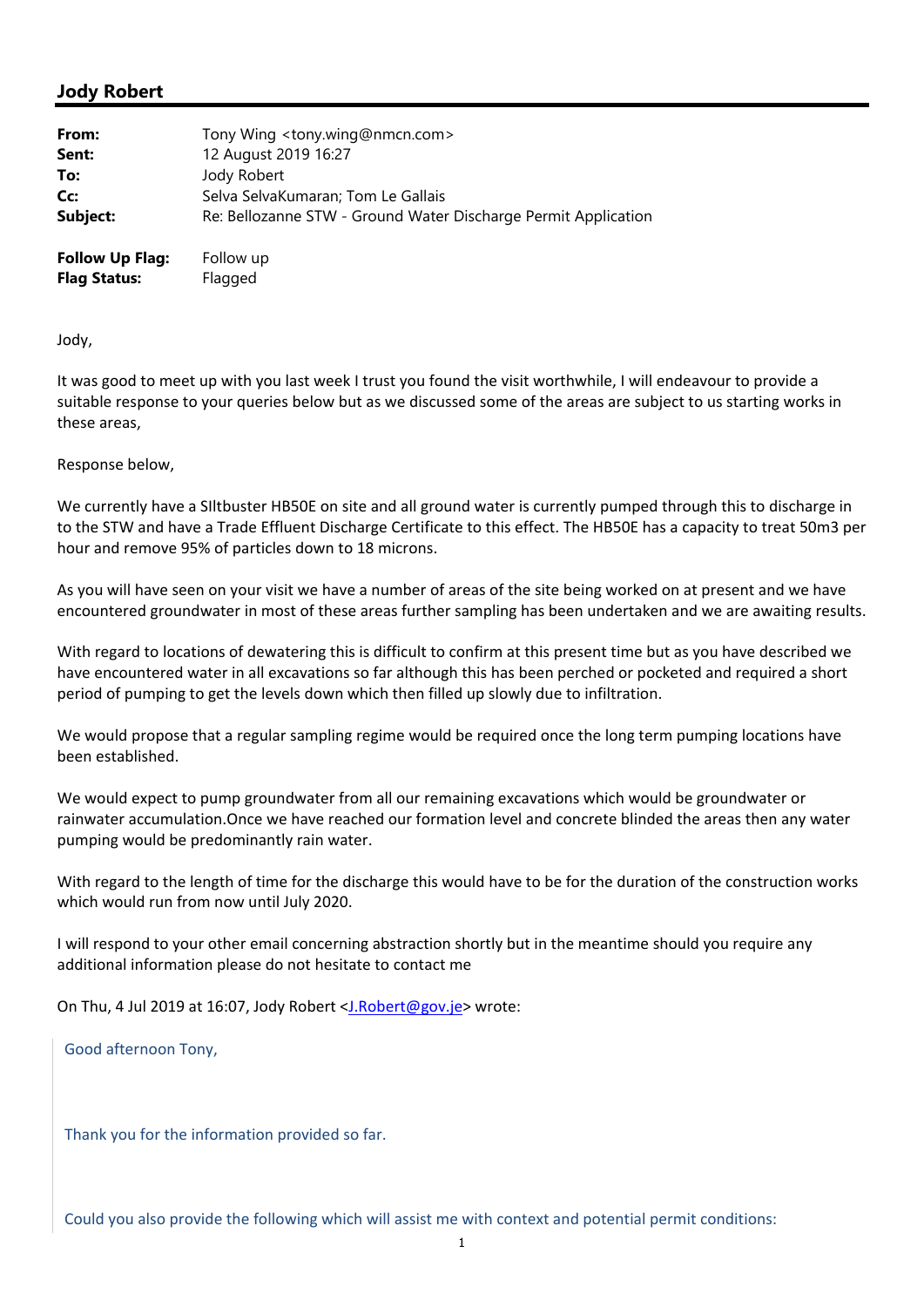‐ Detail on the silt buster treatment plant and what it can achieve in terms of suspended solids.

‐ A context to the water sample result, what is it? Where is it from? Where is it in relation to potential contamination sources identified during the Site investigatory work?

‐ How confident are you that this sample will be representative of the water quality you are going to have to treat over the entire period of dewatering?

‐ What areas of the site are you expecting to have to dewater from? Excavations for primaries/ASP/or just footings for services in the valley floor?

‐ Any idea of when and for how long you are likely to need to use it?

There will need to be provision of a sampling point post treatment.

Regards,

Jody

**From:** Tony Wing [mailto:tony.wing@nmcn.com] **Sent:** 25 June 2019 10:33 **To:** Jody Robert <J.Robert@gov.je> Cc: Selva SelvaKumaran <S.SelvaKumaran@gov.je>; Tom Le Gallais <T.LeGallais@gov.je> **Subject:** Bellozanne STW ‐ Ground Water Discharge Permit Application

Jody,

‐‐

Following our email exchange in May regarding discharge of ground water from the Bellozanne STW during the construction phase, we wish to make a formal application for a discharge permit.

Please find attached our completed application form including drawings indicating the discharge locations on site and the outfall discharge route, I have also included a copy of the water sample test results.

Would you please review the attached and advise if you require any further information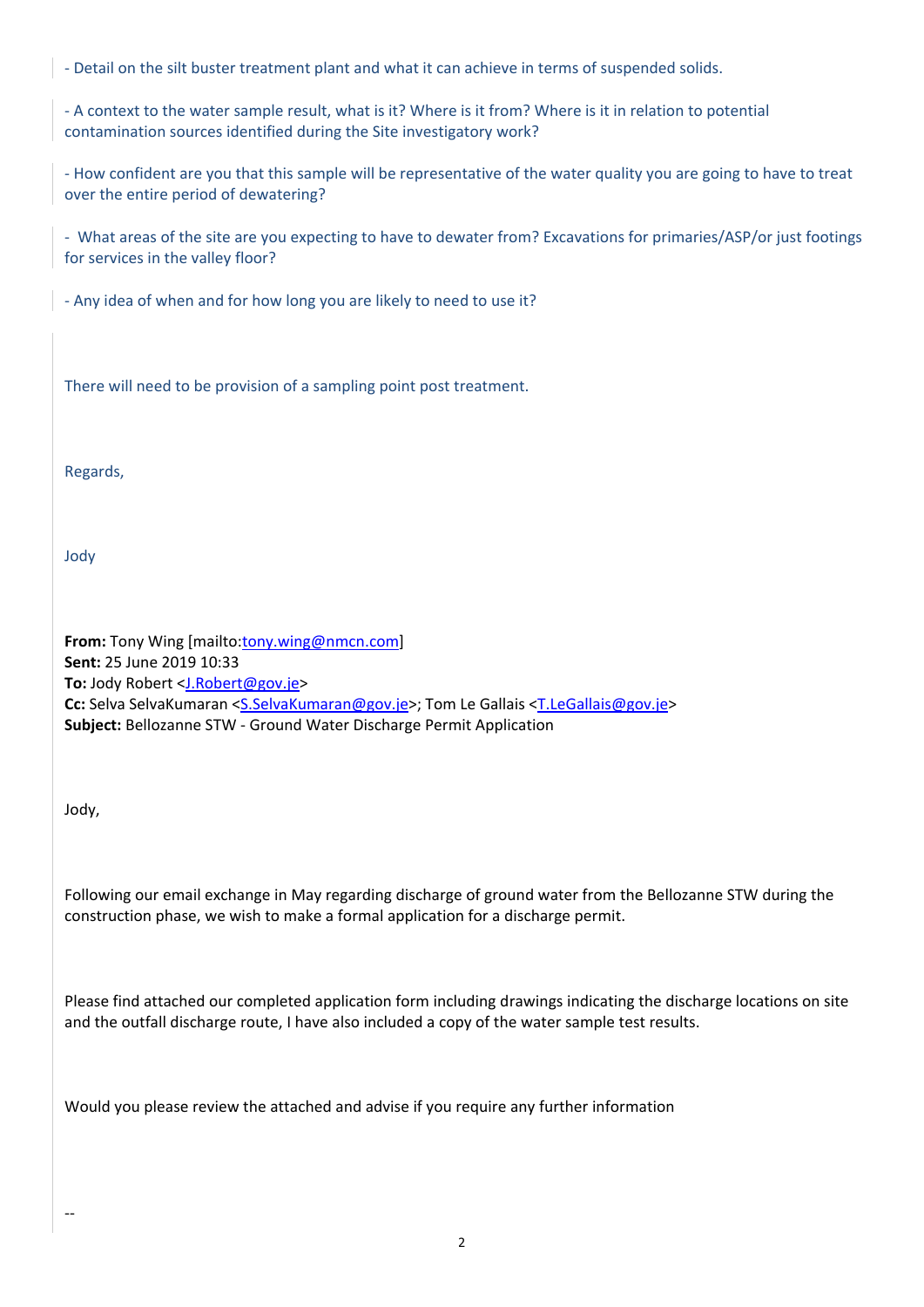Tony Wing Delivery Manager **Water** 

07712 672057 tony.wing@nmcn.com



Bellozanne STW Renewal, Bellozanne Valley, St Helier, Jersey, JE2 3JX

A positive impact on everything we touch nmcn.com

This email and any files transmitted with it are confidential and intended solely for the use of the individual or entity to whom they are addressed. Please note that nmcn PLC is able to, and reserves the right to, monitor e-mail communications passing through its network.

If you received this email in error please notify our ICT service desk at helpdesk@nmcn.com. NOTE: that this is NOT the address of the person who sent this mail to you but a general administrative address. If you wish to reply to the sender of this message, use the "Reply" function built into your email software.

Want to learn more about nmcn PLC? Visit our website: www.nmcn.com

**Care** : If you have received this email and it was not intended for you, please reply to the sender, and then delete it. Please treat our information in confidence. This communication may contain legal advice which is confidential and/or privileged. It should not be forwarded or copied to anyone else without the prior permission of the sender.

**Contract** : This email does not form any binding agreement unless it is supported by an official States of Jersey purchase order form.

**Content** : All States information systems may be monitored to ensure that they are operating correctly. Furthermore, the content of emails and other data on these systems may be examined, in exceptional circumstances, for the purpose of investigating or detecting any unauthorised use. This email has been scanned for viruses by the States of Jersey email gateway.

**Confidentiality and Privacy** : The confidentiality of this e-mail and your reply cannot be guaranteed. As a public authority, the States of Jersey is subject to the provisions of the Freedom of Information (Jersey) Law 2011. Under this Law we may be required to disclose information we hold, including the contents of this email and any response to it, unless the information is protected from disclosure by an exemption under the Law or any other enactment, including the Data Protection (Jersey) Law 2018. We collect and process personal information about you under the Data Protection (Jersey) Law 2018. For more information on how we use your data please go to our privacy statement pages on www.gov.je

‐‐ Tony Wing Delivery Manager **Water** 

07712 672057 tony.wing@nmcn.com



Bellozanne STW Renewal, Bellozanne Valley, St Helier, Jersey, JE2 3JX

A positive impact on everything we touch nmcn.com